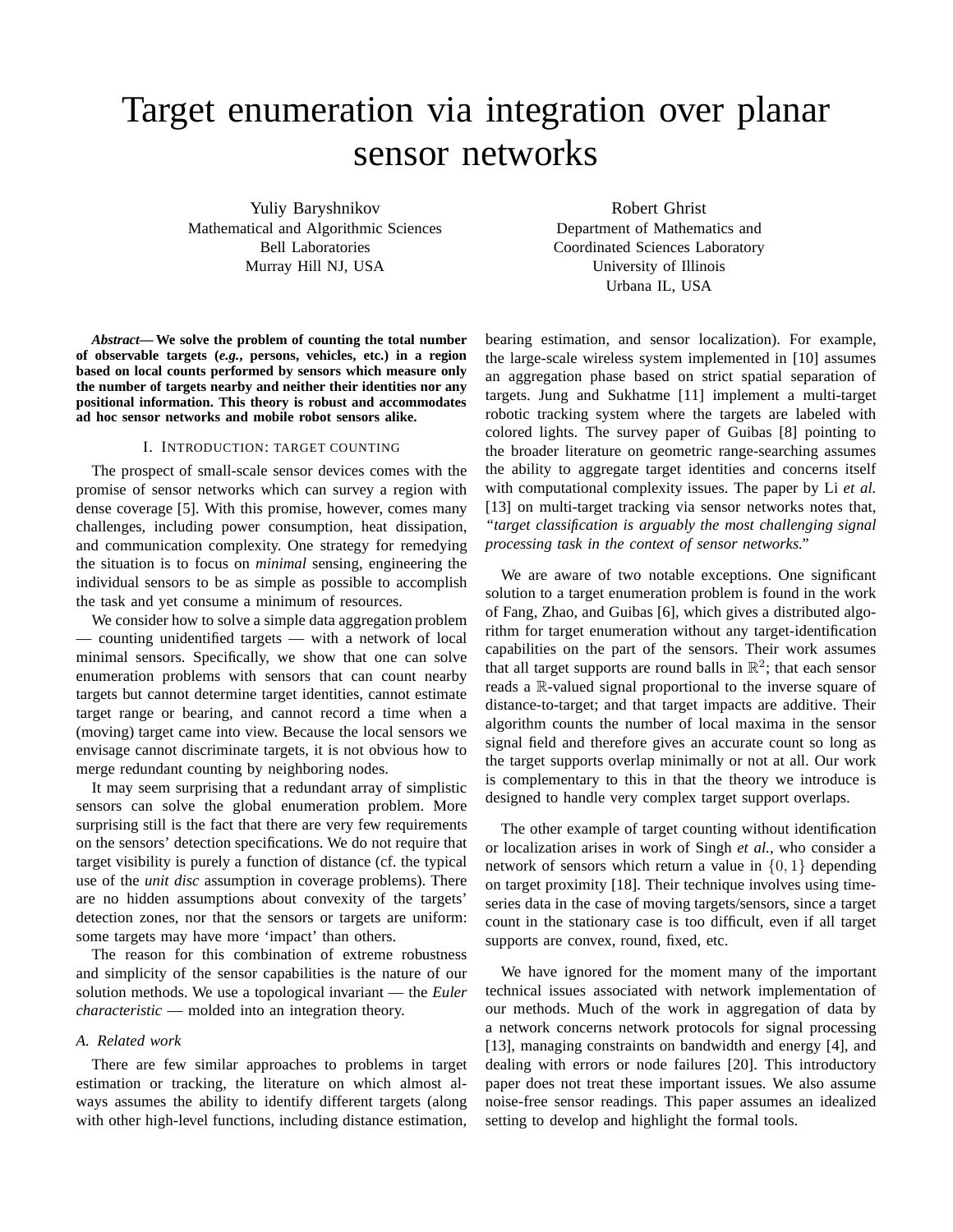## *B. Outline*

The main results of this note consist of: (1) a theorem on target enumeration for continuum 'sensor fields' based on a topological integration theory; (2) bounds on the integrals for planar domains with holes; (3) a refinement theorem applicable to network discretizations; (4) a duality theorem for planar networks which provides a fast, distributed algorithm for ad hoc networks; (5) methods for computing expected target counts in the case of incomplete information; and (6) an outline of applications to time-dependent systems such as mobile robot sensing modalities. This note tersely summarizes ideas from [1], [2] in the restricted context of a planar network.

Our results follow from the classical and elegant theory of integration with respect to Euler characteristic [19], [16]. After surveying a simplified version of these methods in §II, we prove the fundamental enumeration theorem in §III. To solve the problem of sparse network discretization, we provide bounds in §V on integrals over planar domains with a hole. This yields a simple refinement theorem in §VI, and extensions in §VII. We prove a duality result for planar networks in §VIII that leads to fast numerical implementation, outlined in §XI.

# II. TOPOLOGICAL INTEGRATION

We present a simple, self-contained introduction to a topological integration theory. For simplicity, we work in the simplicial category. Let  $X$  denote a simplicial complex: a topological space built from a collection of closed simplices glued together along faces (see, *e.g.*, [9] for elementary definitions).

*Definition 1:* The EULER CHARACTERISTIC of a compact simplicial complex  $X$  has two equivalent definitions:

1) **combinatorial:**

$$
\chi(X) = \sum_{k=0}^{\infty} (-1)^k \# \{k\text{-simplices in } X\}. \tag{1}
$$

2) **homological:**

$$
\chi(X) = \sum_{k=0}^{\infty} (-1)^k \dim(H_k(X)).
$$
 (2)

Here,  $H_k(X)$  denotes the  $k^{th}$  (simplicial) homology of X  $(in R coefficients)$ , a vector space that measures the number of 'holes' in  $X$  that a  $k$ -dimensional subcomplex can detect [9]. As homology depends only on the homotopy type of  $X$ , the Euler characteristic  $\chi$  is a topological invariant of a space, independent of how it is triangulated into a simplicial complex.

*Example 2: The following examples are illustrative:*

- 1) *Euler characteristic is a generalization of cardinality: for a discrete set*  $X$ *,*  $\chi(X) = |X|$ *.*
- 2) *If* X *is a compact contractible set if it can be deformed continuously within itself to a single point then*  $\chi(X) = 1$ *.*
- 3) *For a finite graph*  $\Gamma$ *, the Euler characteristic is*  $\chi(\Gamma) =$  $\#V(\Gamma) - \#E(\Gamma)$ .
- 4) For  $X \subset \mathbb{R}^2$  *a connected set with* N *holes,*  $\chi(X) =$ 1 − N*.*

The Euler characteristic satisfies an inclusion-exclusion principle (a consequence of the Mayer-Vietoris sequence on homology [9]): for A and B compact subcomplexes of X,

$$
\chi(A \cup B) = \chi(A) + \chi(B) - \chi(A \cap B). \tag{3}
$$

This equation evokes the definition of a measure and allows one to interpret  $\chi$  as a generalized signed measure (generalized, as it is only finitely additive). As many authors have observed [15], [16], [19], this measure behaves as any conventional measure when restricted to the appropriate classes of integrands and domains. In the setting of  $\mathbb{Z}$ -valued functions over simplicial complexes, this measure theory is completely tame.

*Definition 3:* Let X denote a simplicial complex and  $CF(X)$  the abelian group of functions from X to Z with generators  $\mathbb{1}_{\sigma}$ , where  $\sigma$  is a closed simplex of X. Given such  $\mathbf{a} \phi = \sum_{\alpha} c_{\alpha} \mathbb{1}_{\sigma_{\alpha}}$  in  $CF(X)$ , the INTEGRAL of  $\phi$  with respect to Euler characteristic is defined to be

$$
\int_X \phi \, d\chi := \sum_{\alpha} c_{\alpha}.\tag{4}
$$

This integral is well-defined.

*Lemma 4 ([19], [16])*: The integral  $\int_X \phi \, d\chi$  depends only on the function  $\phi$  and not on its decomposition. Specifically, if  $\phi = \sum_{\alpha} c_{\alpha} \mathbb{1}_{U_{\alpha}}$ , where  $U_{\alpha}$  is a subcomplex of  $\hat{X}$ , then

$$
\int_X \phi \, d\chi = \sum_{\alpha} c_{\alpha} \chi(U_{\alpha}).\tag{5}
$$

*Proof:* Given two subcomplexes A and B, the relation  $1_{A\cup B} = 1_A + 1_B - 1_{A\cap B}$  is mirrored by Equation (3). It follows that  $\int_X 1\!\!1_{U_\alpha} d\chi = \chi(U_\alpha)$ . By definition,  $\int_X d\chi$  is a homomorphism from  $CF(X)$  to  $\mathbb{Z}$ ; the lemma follows.

*Remark 5:* It is by no means necessary to restrict to simplicial complexes. For a large class of topological spaces without an explicit cell structure,  $\chi$  is well-defined using Eqn. (2) with singular (or, better still, Borel-Moore) homology. Likewise, the class of integrable functions  $CF(X)$  above generalizes to the sheaf of CONSTRUCTIBLE functions on  $X$  [16]. This level of generality is not required for this paper.

#### III. ENUMERATION VIA INTEGRATION

We turn now to target-counting problems. The following mathematical formulation leads naturally to the integration theory of the previous section.

Consider a setting where the sensors are parameterized by a (reasonably nice) topological space X. One imagines a 'continuum field' setting in which a counting sensor resides at every point of  $X$ . It is helpful to keep in mind two cases: (1)  $X = \mathbb{R}^2$  and is 'filled' with sensors; (2) X is a simplicial complex, where the counting sensors at the vertices of  $X$ 'pass' counting data to all other simplices of  $X$ . Assume a finite set of stationary targets are present and detectable by the sensor field. We do not specify detection ranges, etc., in terms of geometric constraints, but rather in terms of sets. For each target  $\alpha$ , define its TARGET SUPPORT,  $U_{\alpha} \subset X$ , to be the subset of those sensors to which the target is 'visible' (rather,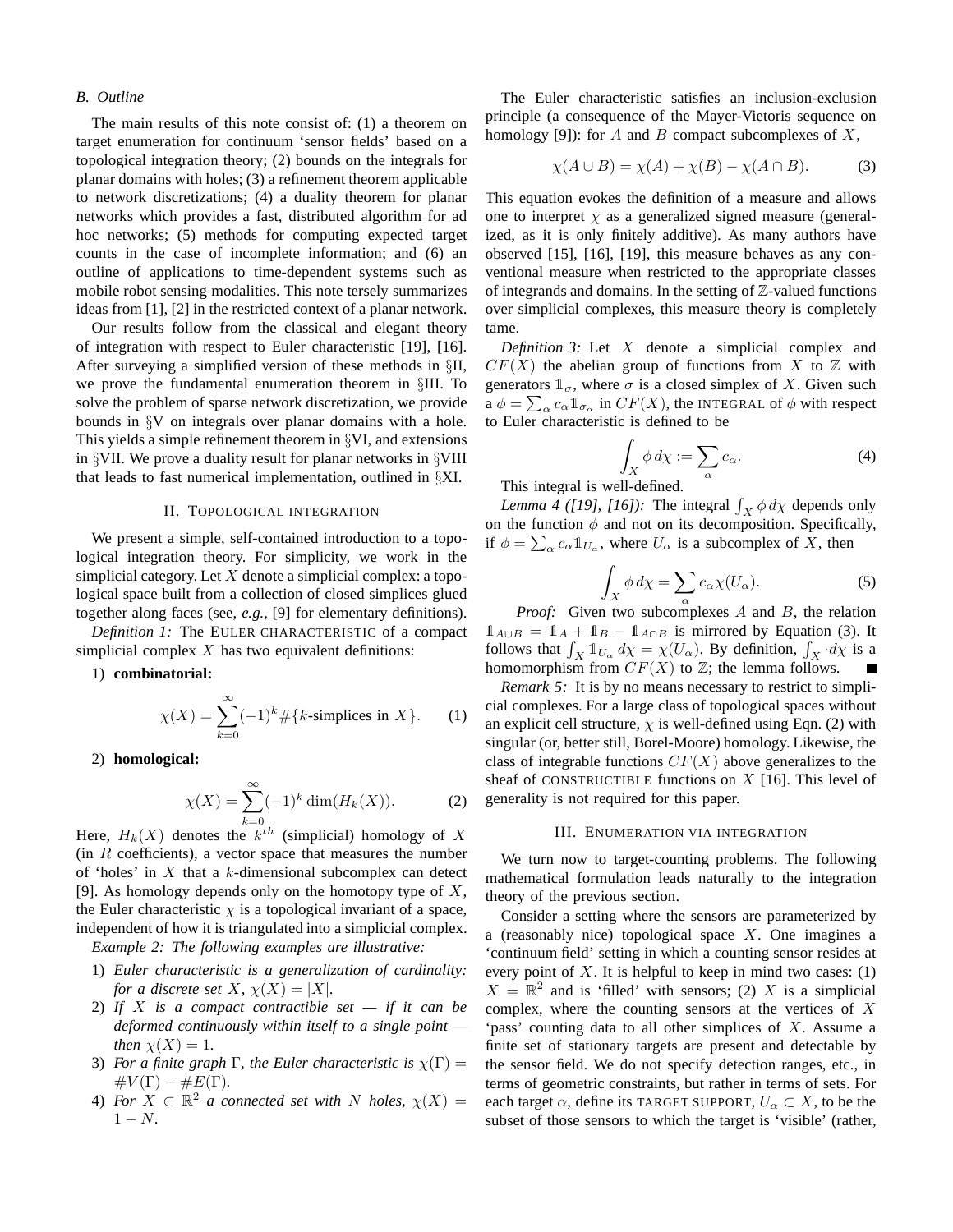sensed: the actual sensor modality is irrelevant). The sensor field on X returns a counting function  $h: X \to \mathbb{N}$ , where

$$
h(x) = \#\{\alpha : x \in U_{\alpha}\}.
$$

Assuming knowledge of the target supports' topology, one has a simple means of enumerating the targets without localization or identification.

*Theorem 6:* If each target has a compact contractible support  $U_{\alpha} \subset X$ , then the integral of the impact function  $h(x) =$  $\#\{\alpha : x \in U_\alpha\}$  with respect to  $d\chi$  is the target count:

$$
\# \alpha = \int_X h \, d\chi. \tag{6}
$$

*Proof:* By definition,  $h = \sum_{\alpha} 1_{U_{\alpha}}$ . As  $U_{\alpha}$  is compact and contractible,  $\chi(U_\alpha) = 1$  and  $\int_X h \, d\chi = \sum_\alpha 1 = \#\alpha$ .

The remarkable aspect of this result is that there are no constraints on the target supports other than the topological: each target has support with  $\chi = 1$ . In particular, targets can have different 'impact' on the sensor field, and there is no need for convexity or fixed-radius assumptions.

Theorem 6 does, however, assume that there is a welldefined counting function h over all of  $X = e.g.,$  given by a sensor at every point in the space  $X$ . In a less idealized setting, one has a finite number of nodes which, under the best circumstances, triangulates a region of the plane. The integrand 'counting function'  $h$  is known only on the vertex set of this triangulation T. The target supports  $U_{\alpha} \subset \mathbb{R}^2$  need not be well-placed with respect to  $T$  at all.

We resolve this discretization problem by extending the integration theory to R-valued integrands. By taking the usual step-function upper semi-continuous approximation to a limit, one can define  $\int h \, d\chi$  for real-valued functions  $h : X \to Y$  $[0, \infty)$  which are reasonably behaved (*e.g.*, which have a finite number of critical points). This extension of the theory is not without complications (*e.g.*, the integration operator is no longer linear), but it allows one to import perspectives from numerical analysis. In particular, given a sampling of an integrand  $h$  over a discrete set, the integral of the piecewiselinear (PL) interpolation of h, denoted  $h_{PL}$ , should be a good approximation if the sampling is of sufficient fidelity. This holds for integration with respect to  $d\chi$ .

*Theorem 7:* Fix a collection  ${U_\alpha}$  of compact target supports in  $\mathbb{R}^n$  in general position. For a triangulation  $\mathcal T$  of  $\mathbb{R}^n$ , let  $h_{PL}$  denote the piecewise-linear extension of the restriction of  $h = \sum_{\alpha} \mathbb{1}_{U_{\alpha}}$  to the vertices of T. Then, for T sufficiently fine and regular,

$$
\int_{\mathcal{T}} h_{PL} d\chi = \int_{\mathbb{R}^n} h d\chi = \#\alpha.
$$
\n(7) *Proof:* See §VI.

# IV. COMPUTATION

Theorems 6 and 7 are useless without effective means of computing integrals with respect to  $d\chi$ . Fortunately, there are several means of doing so.

*Theorem 8:* Given a compactly supported impact function  $h: X \to \mathbb{N}$ , the integral of h with respect to  $d\chi$  may be computed as:

$$
\int_X h \, d\chi = \sum_{s=0}^{\infty} \chi(\{h > s\}) \tag{8}
$$

$$
= \int_{s=0}^{\infty} \chi(\lbrace h \ge s \rbrace) \ ds \tag{9}
$$

$$
= \sum_{p \in \mathcal{C}(h)} (-1)^{n - \mu(p)} h(p) \tag{10}
$$

Eqns. (8) and (9) apply to N-valued and  $[0, \infty)$ -valued impact functions respectively, and the notation  $\{h > s\}$  represents the set  $h^{-1}((s,\infty))$ . Eqn. (10) applies to a  $[0,\infty)$ -valued Morse function on an *n*-dimensional manifold, where  $C(h)$  is the set of critical points of h, and  $\mu(p)$  is its Morse index of  $p \in \mathcal{C}(h)$ [14].

*Proof:* Eqns. (8) and (9) are elementary and follow directly from the definitions. For Eqn.  $(10)$ , one has h Morse. Thus, the Euler characteristic of upper excursion sets is piecewise-constant, changing only at critical values. For  $p \in$  $\mathcal{C}(h)$ ,  $s = h(p)$ , and  $\epsilon \ll 1$ , elementary Morse theory [14] says that  $\{h \geq s + \epsilon\}$  differs from  $\{h \geq s - \epsilon\}$  by the addition of a product of discs  $D^{\mu(p)} \times D^{n-\mu(p)}$  glued along  $D^{\mu(p)} \times \partial D^{n-\mu(p)}$ . The change in Euler characteristic resulting from this handle addition is  $(-1)^{n-\mu(p)}$ . This, applied to Eqn. (8) yields Eqn. (10).

This theorem means, roughly speaking, that one can trade between Euler characteristic counts, integrals with respect to Lebesgue measure, and Morse theory at will.

Fig. 1(a) gives an example of a collection of target supports  ${U_{\alpha}}$  with height function, which is sampled on a uniform hexagonal grid in (b). The upper excursion sets of  $h$  are easily computed and the integral with respect to Euler characteristic is thus:

$$
\#\alpha = \int h \, d\chi = \overbrace{1}^{s=2} + \overbrace{3}^{s=1} + \overbrace{0}^{s=0} = 4. \tag{11}
$$

Smoothing  $h$  to a function  $h$  with nondegenerate critical points yields three maxima and three saddles, with minima (at height zero), see Fig. 1(c). Formula (10) implies

$$
\int h \, d\chi = \overbrace{(3+2+2)}^{\mu=2} - \overbrace{(1+1+1)}^{\mu=1} + \overbrace{0}^{\mu=0} = 4. \tag{12}
$$

Taking the PL extension  $h_{PL}$  yields upper excursion sets as illustrated in Fig. 1(d): Eqn. (9) yields a computation similar to that of  $(11)$ .

## V. HOLES IN THE NETWORK

It is common in sensor networks to encounter 'holes' within the network, through incomplete coverage or node failures. In this case, one wants to estimate the number of targets relative to the missing information. This translates to the following relative problem: if one knows  $h : X \to \mathbb{N}$  only on some subset  $A \subset X$ , how well can one estimate  $\int_X h \, d\chi$  from the restriction  $h|A$ ? We give bounds for the planar case.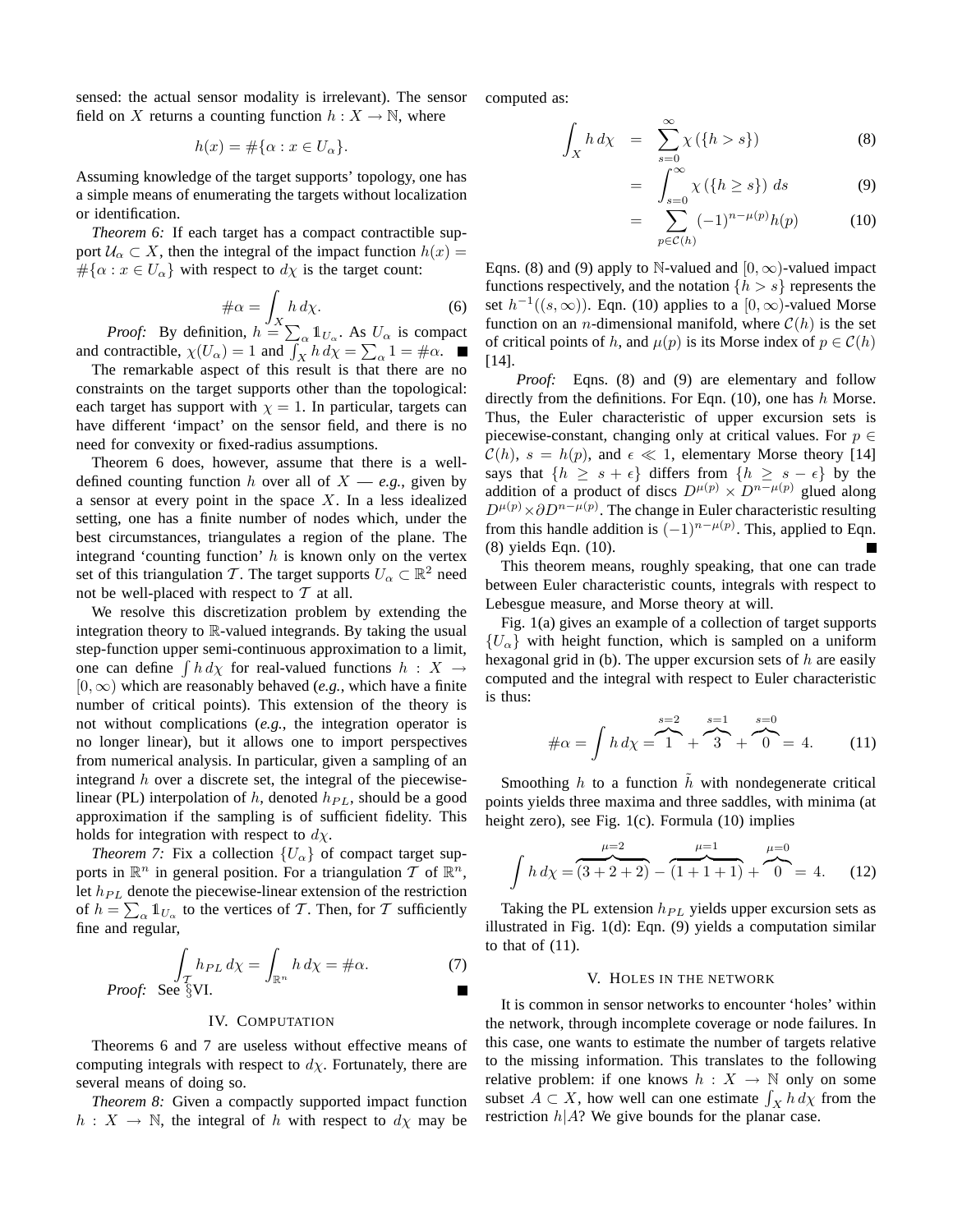

Fig. 1. The height function of a collection of target supports (a) is sampled on a regular triangulation (b). This can be smoothed to a Morse function with maxima/saddles/minima (c) or extended over the triangulation via PL interpolation (d).

*Theorem 9:* Assume  $h : \mathbb{R}^2 \to \mathbb{N}$  is the sum of indicator functions over a collection of compact contractible sets in  $\mathbb{R}^2$ , none of which is contained entirely within  $D$ , a fixed open contractible disc. Then

$$
\int_{\mathbb{R}^2} \hat{h} \, d\chi \le \int_{\mathbb{R}^2} h \, d\chi \le \int_{\mathbb{R}^2} \check{h} \, d\chi,\tag{13}
$$

where

$$
\hat{h}(y) = \begin{cases}\n\max_{\partial D} h & : y \in \overline{D} \\
h & : \text{else} \\
h & : y \in D\n\end{cases}
$$
\n
$$
\check{h}(y) = \begin{cases}\n\min_{\partial D} h & : y \in D \\
h & : \text{else}\n\end{cases}
$$

*Proof:* Via additivity of  $\chi$  over domains, Eqn. (13) follows from the corresponding inequalities over the compact domain  $\overline{D}$ . Explicitly, if  $\overline{h} = h$  on  $\mathbb{R}^2 - \overline{D}$ , then

$$
\int_{\mathbb{R}^2} \overline{h} \, d\chi = \int_{\mathbb{R}^2 - D} h \, d\chi - \int_{\partial D} h \, d\chi + \int_{\overline{D}} \overline{h} \, d\chi.
$$

Denote by  $V = \{V_\beta\}$  the collection of nonempty connected components of intersections of all target supports  $U_{\alpha}$  with  $\overline{D}$ . Since we work in  $\mathbb{R}^2$ , each  $V_\beta$  is a compact contractible set which intersects  $\partial D$ . By Theorem 6,  $\int_{\overline{D}} h \, d\chi$  equals the number of components |V|. There are at least max $_{\partial D}$  h such pieces; hence

$$
\int_{\overline{D}} \hat{h} \, d\chi \le \int_{\overline{D}} h \, d\chi.
$$

Consider min<sub>∂D</sub> h and remove from the collection V this number of elements, including all such  $V_\beta$  equal to  $\overline{D}$  (which is possible since we remove min<sub>∂D</sub> h such elements). Each remaining  $V_\beta \in \mathcal{V}$  is not equal to  $\overline{D}$  and thus intersects  $\partial D$ in a set with strictly positive Euler characteristic. Thus,



Fig. 2. An example for which the upper and lower bounds of Eqn. (13) are sharp.

*Example 10:* Consider the example illustrated in Fig. 2. The upper and lower estimates for the number of targets are 2 and 4 respectively. For this example, the estimates are sharp in that one can have collections of target supports over compact contractible sets which agree with h outside of  $\overline{D}$  and realize the bounds.

*Remark 11:* The lower bound  $\hat{h}$  can fail in several ways. For example, a target support can intersect  $D$  in multiple components, causing  $\hat{h}$  to not have a decomposition as a sum of characteristic functions over contractible sets (but rather with annuli). One can even find examples for which each 3) target support intersects  $\overline{D}$  in a contractible set but for which  $\int \hat{h} d\chi$  is negative. The fact that the lower bound  $\int \hat{h}$  can be so defective follows from the difficulty associated with annuli in the plane — these are 'large sets of measure zero' in  $d\chi$ .

## VI. THE REFINEMENT THEOREM

The bounds of  $\S$ V allow one to conclude when a hole is 'inessential' and no ambiguity about the integral exists.

*Corollary 12:* Under the hypotheses of Theorem 9, the upper and lower bounds are equal when there is a unique connected local maximum of h on  $\partial D$ .

*Proof:* In the case where h is constant on  $\partial D$ ,  $\check{h} = \hat{h}$  and the result is trivial. Otherwise, both  $\dot{h}$  and  $\ddot{h}$  have connected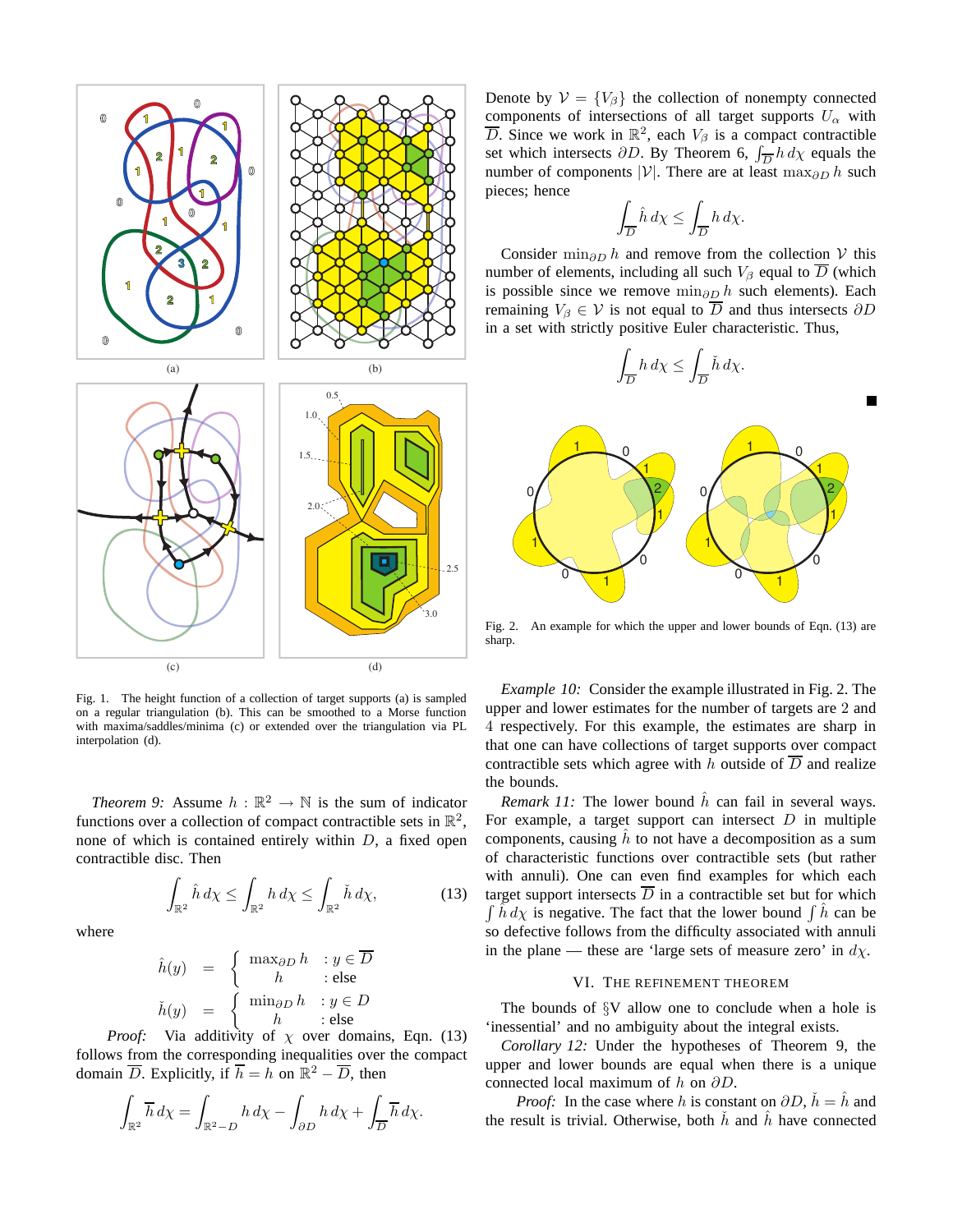(and thus contractible) upper excursion sets. Applying Eqn. (8) yields

$$
\int_{\mathbb{R}^2} \check{h} \, d\chi - \int_{\mathbb{R}^2} \hat{h} \, d\chi = \sum_s \chi(\{\check{h} \ge s\}) - \chi(\{\hat{h} \ge s\})
$$
\n
$$
= \sum_s 1 - 1 = 0.
$$

This permits an easy proof of Theorem 7 that, in accordance with one's intuition about integration, refinement of the network leads to convergence of the integrals.

*Proof: (of Theorem 7)* Since integration is local, we may compare  $\int h \, d\chi$  and  $\int h_{PL} \, d\chi$  over a single closed 2simplex of the triangulation  $T$ : if these are always equal, then the theorem follows. One observes that for the  $U_{\alpha}$  in general position and  $T$  sufficiently fine and regular, the unique local maxima of h and  $h_{PL}$  on the boundary of any 2-simplex of  $T$  are equal and both level sets are connected. Corollary 12 completes the proof.

It is easy to extend this proof to  $\mathbb{R}^n$  by proving the appropriate extension of Corollary 12.

# VII. HARMONIC EXTENSION AND EXPECTED TARGET COUNTS

We continue the results of the previous section, considering the case of a planar domain with a contractible hole on which the integrand is unknown. As shown, upper and lower bounds are realized by extending the integrand across the hole via minimal and maximal values on the boundary of the hole. Inspired by the result that the PL-extension of a discretely sampled integrand yields correct integrals with respect to Euler characteristic, we consider extensions over holes via *continuous* functions.

The following result says that there is a principled interpolant between the upper and lower extensions. Roughly speaking, an extension to a harmonic function (discrete or continuous, solved over the hole with Dirichlet boundary conditions) provides an approximate integrand whose integral lies between the bounds given by upper and lower convex extensions. There is nothing magical about harmonic functions: any form of weighted averaging will lead to an extension which respects the bounds. A specific criterion follows.

*Theorem 13:* Given  $h : \mathbb{R}^2 - D \rightarrow \mathbb{N}$  satisfying the assumptions of Theorem 9, let  $\overline{h}$  be any extension of h which has no strict local maxima or minima on D. Then

$$
\int_{\mathbb{R}^2} \hat{h} \, d\chi \le \int_{\mathbb{R}^2} \overline{h} \, d\chi \le \int_{\mathbb{R}^2} \check{h} \, d\chi,\tag{14}
$$

*Proof:* Consider an open neighborhood of  $\overline{D}$  in  $\mathbb{R}^2$  and modify  $\overline{h}$  so that it preserves critical values, is Morse, and falls off to zero quickly outside of  $D$ . This perturbed function, denoted h, has isolated maxima on  $\partial D$ , isolated saddles in the interior of  $D$  (since there are no local extrema in  $D$  by hypothesis) and no other critical points outside of D. Since  $\tilde{h}$  is a small perturbation of  $\overline{h}$ , the integral of  $\tilde{h}$  with respect

to  $d\chi$  is equal to  $\int_{\overline{D}} \overline{h} d\chi$ . Via the Morse-theoretic formula of Eqn. (10),

$$
\int \tilde{h} \, d\chi = \sum_{p \in \mathcal{C}(\tilde{h})} (-1)^{2 - \mu(p)} \tilde{h}(p).
$$

The integral thus equals the sum of h over the maxima on  $\partial D$ minus the sum of  $h$  over the saddle points in the interior of D, since saddles have Morse index  $\mu = 1$ .

Denote by  $\{p_i\}_1^M$  the maxima of  $\tilde{h}$ , ordered by their (increasing)  $\tilde{h}$  values. Denote by  $\{q_i\}_1^N$  the saddles of  $\tilde{h}$ , ordered by their (increasing)  $\tilde{h}$  values. By the Poincaré index theorem,

$$
1 = \chi(\overline{D}) = \text{#maxima}(\tilde{h}) - \text{#saddles}(\tilde{h}),
$$

hence,  $N = M - 1$ . Note that, since there are no local minima,  $h(q_i) < h(p_i)$  for all  $i = 1 \dots M - 1$ . Thus,

$$
\int_{\overline{D}} \overline{h} d\chi = \int_{\overline{D}} \tilde{h} d\chi
$$
  
=  $\tilde{h}(p_M) + \sum_{i=1}^{M-1} \tilde{h}(p_i) - \tilde{h}(q_i)$   
 $\geq \tilde{h}(p_M) = \max_{\partial D} h = \int_{\overline{D}} \hat{h} d\chi.$ 

For the other bound,

$$
\int_{\overline{D}} \overline{h} \, d\chi = \tilde{h}(p_M) + \sum_{i=1}^{M-1} \tilde{h}(p_i) - \tilde{h}(q_i)
$$
\n
$$
\leq \sum_{i=1}^{M} \tilde{h}(p_i) = \int_{\overline{D}} \tilde{h} \, d\chi.
$$

A harmonic or harmonic-like function  $\hat{h}$  will often lead to an integral with non-integer value. Such an integral is best interpreted as an *expected* target count.

*Example 14:* Consider a hole D and a function h which is known only on  $\partial D$  and which has two maxima with value 1 and two minima with value 0. Without knowing more about the possible size and shape of the target supports which make up  $h$ , it is not clear whether this is more likely to come from one target support (which crosses the hole) or from two separate target supports. Computing a harmonic extension of this  $h$ over the interior of D yields a function  $\hat{h}$  with one saddle-type critical point in  $D$ . The value of the saddle is  $c$  and satisfies  $0 < c < 1$ , depending on the geometry of h on  $\partial D$ . This yields  $\int \bar{h} d\chi = 2 - c$ , reflecting the uncertainty of either one or two targets. In the perfectly symmetric case of Fig. 3[left],  $c = \frac{1}{2}$  and the expected target count is, naturally,  $\frac{3}{2}$ . In Fig. 3[right], the harmonic extension has  $c < \frac{1}{2}$ , meaning that it is more likely that there are two target supports.

In the network setting, holes often arise due to node failure or lack of sufficient node density. In these scenarios, one may reasonably employ any weighted local averaging scheme across dead nodes to recover a function which will respect the bounds of Theorem 9. Different weighting schemes may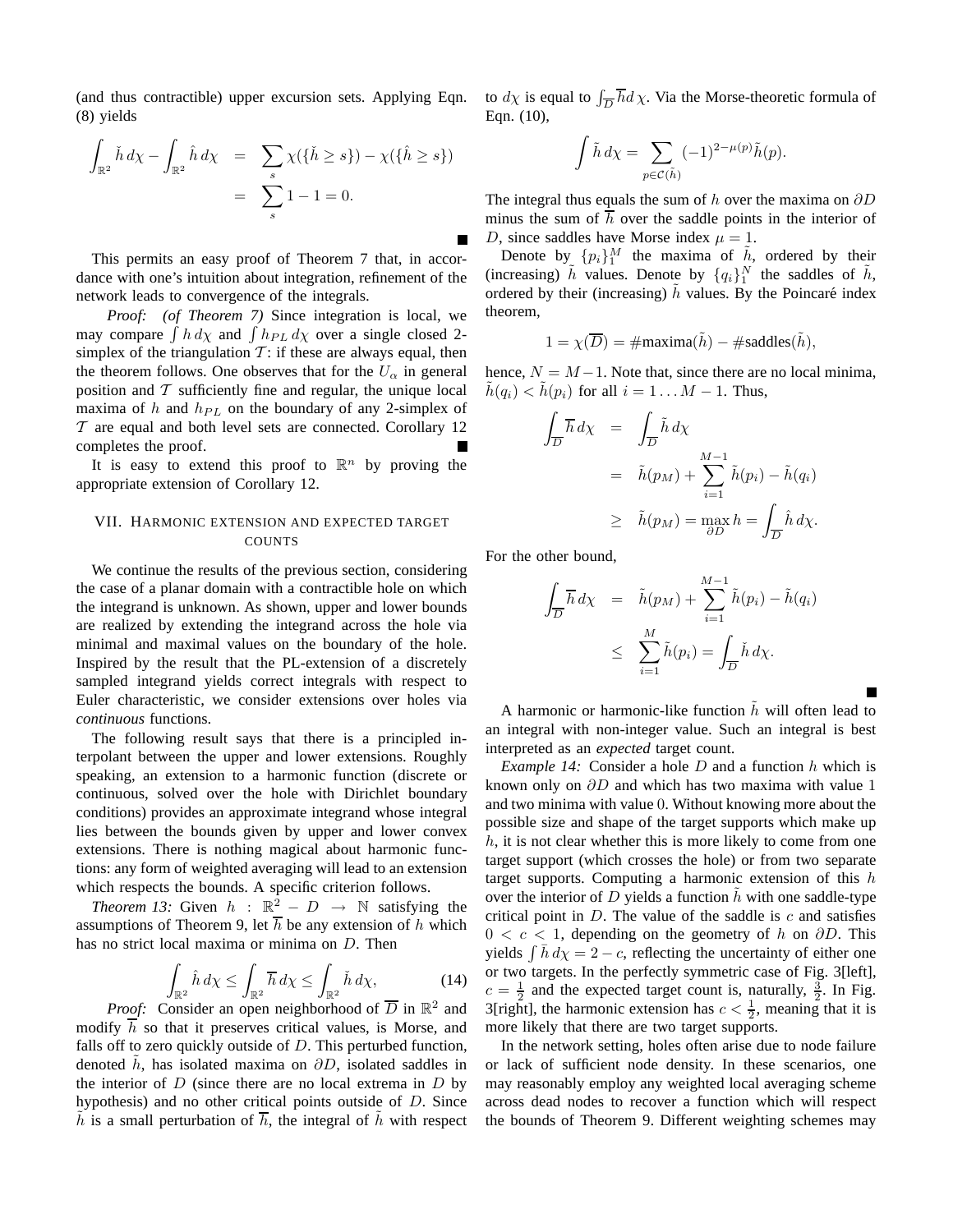

Fig. 3. An integrand with a hole has two minima at height 0 and two maxima at height +1. Filling in by a harmonic function  $\tilde{h}$  has an interior saddle at height  $0 < c < 1$ , depending on the geometry of h on  $\partial D$ : [left]  $c = \frac{1}{2}$ ; [right]  $c < \frac{1}{2}$ .

be more appropriate for different systems. For example, node readings can be assigned a "confidence" measure, which, when used as a weighting for the averaging over the dead zone, returns an expected value of the integral which reflects the fidelity of the data.

#### VIII. HOLES VIA DUALITY

We augment Theorem 8 with a specialized formula for the plane which aids greatly with implementation. The strategy of this formula is to exploit the duality between holes and connected components of the complement. This duality has a formal expression in terms of algebraic topology.

*Theorem 15:* For  $h : \mathbb{R}^2 \to \mathbb{N}$ 

$$
\int_{\mathbb{R}^2} h \, d\chi = \sum_{s=0}^\infty \left( \beta_0 \{ h > s \} - \beta_0 \{ h \le s \} + 1 \right),\tag{15}
$$

where  $\beta_0$  is the number of connected components of the set.

*Proof:* Let *A* be a compact nonempty subset of  $\mathbb{R}^2$ . Since  $A \subset \mathbb{R}^2$ ,  $H_s(A) = 0$  for all  $s \ge 2$ . Thus, via Eqn. 2, it suffices to compute

$$
\chi(A) = \dim H_0(A) - \dim H_1(A).
$$

Note:  $\dim H_0$  equals the number of connected components of A. The quantity dim  $H_1(A)$ , the number of holes in A, is, by Alexander duality [9], equal to  $\dim H_0(\mathbb{R}^2 - A)$  – 1, the number of (bounded) connected components of the complement. The proof is completed by Eqn. (8), substituting in  $A = \{h > s\}$  and  $\mathbb{R}^2 - A = \{h \le s\}.$ 

*Example 16:* The duality formula (15) applied to the integrand of Fig. 1 yields

$$
\int_{\mathbb{R}^2} h \, d\chi = \overbrace{1-2+1}^{s=0} + \overbrace{3-1+1}^{s=1} + \overbrace{1-1+1}^{s=2} = 4.
$$

The formula in Theorem 15 is extremely applicable. We note that the determination of the number of connected components of the upper and lower excursion sets is a simple clustering problem, computable in logspace with respect to the number of network nodes.

#### IX. AD HOC NETWORKS

We note that the strategy of converting the sampling of the true impact function h over N to a PL interpolation  $\overline{h}$  does not necessarily require knowing the coordinates of the nodes. Indeed, the evaluation of  $\int_Y d\chi$  is conspicuous in its freedom from coordinate geometry: it is a topological integral. If one is given a triangulation, the extension of the counting function  $h$  on vertices over the domain is automatic. However, if no geometry associated to  $N$  is known, it may not be possible to determine a canonical extension  $h_{PL}$  over the domain. Such a situation is not uncommon in sensor networks based on *ad hoc* wireless communications, an increasingly common protocol for distributed sensor networks and robotics.

Assume that one is given a network in the form of an abstract graph  $\mathcal{G} = (\mathcal{N}, \mathcal{E})$ . By "abstract" we mean that the projection of the 1-d cell complex  $G$  to the workspace is unknown. Edges should possess some proximity data. For example, one could assume that  $G$  is a UNIT DISC GRAPH, in which edges exist between nodes if and only if they are within unit distance in the workspace. A more realistic model is the QUASI unit disc graph, in which edges definitely exist below a certain distance, definitely do not exist above a certain distance, and may exist (say, according to some probability distribution) for nodes within a critical interval of distance. At any rate, the duality results of §VIII allow us to compute integrals based on ad hoc networks.

*Corollary 17:* Assume an integrand  $h : \mathbb{R}^2 \to \mathbb{N}$ , and let G be a network graph with nodes  $\mathcal{N} \subset \mathbb{R}^2$ , where the only thing known is the restriction of  $h$  to  $\mathcal N$  (in particular, the coordinates of  $\mathcal N$  in  $\mathbb R^2$  are unknown). If the network  $G$  correctly samples the connectivity of the upper and lower excursion sets of  $h$ , then Eqn. (15) returns the exact number of targets.

An example appears in Fig. 4. Note that in this example, the topology of the excursion sets of h are *not* sampled correctly: sparsity leads to holes in the network. Nevertheless, since the connectivity of the upper and lower excursion sets is sampled faithfully, the integral is correct. Although the example drawn is a unit disc graph, this is by no means necessary for the result.

#### X. MOBILE AGENTS

The setting of this work has assumed stationary targets with fixed target supports, being sensed by a fixed network of stationary counting sensors. It is desirable to violate both assumptions, especially in the robotics context. We indicate how the results of this note are applicable to both settings in a sequence of remarks.

*Remark 18:* Consider the following scenario: a collection of fixed target supports  $\{U_{\alpha}\}\$ lie in the plane. One or more mobile robots  $R_i$  can maneuver in the plane along chosen paths  $x_i(t)$ , returning sensed counting functions  $h_i(t)$  =  $\#\{\alpha : x_i(t) \in U_\alpha\}$ . How should the paths  $x_i$  be chosen so as to effectively determine the correct target count? If target supports are extremely convoluted, no guarantees are possible: therefore, assume that some additional structure is known (*e.g.*,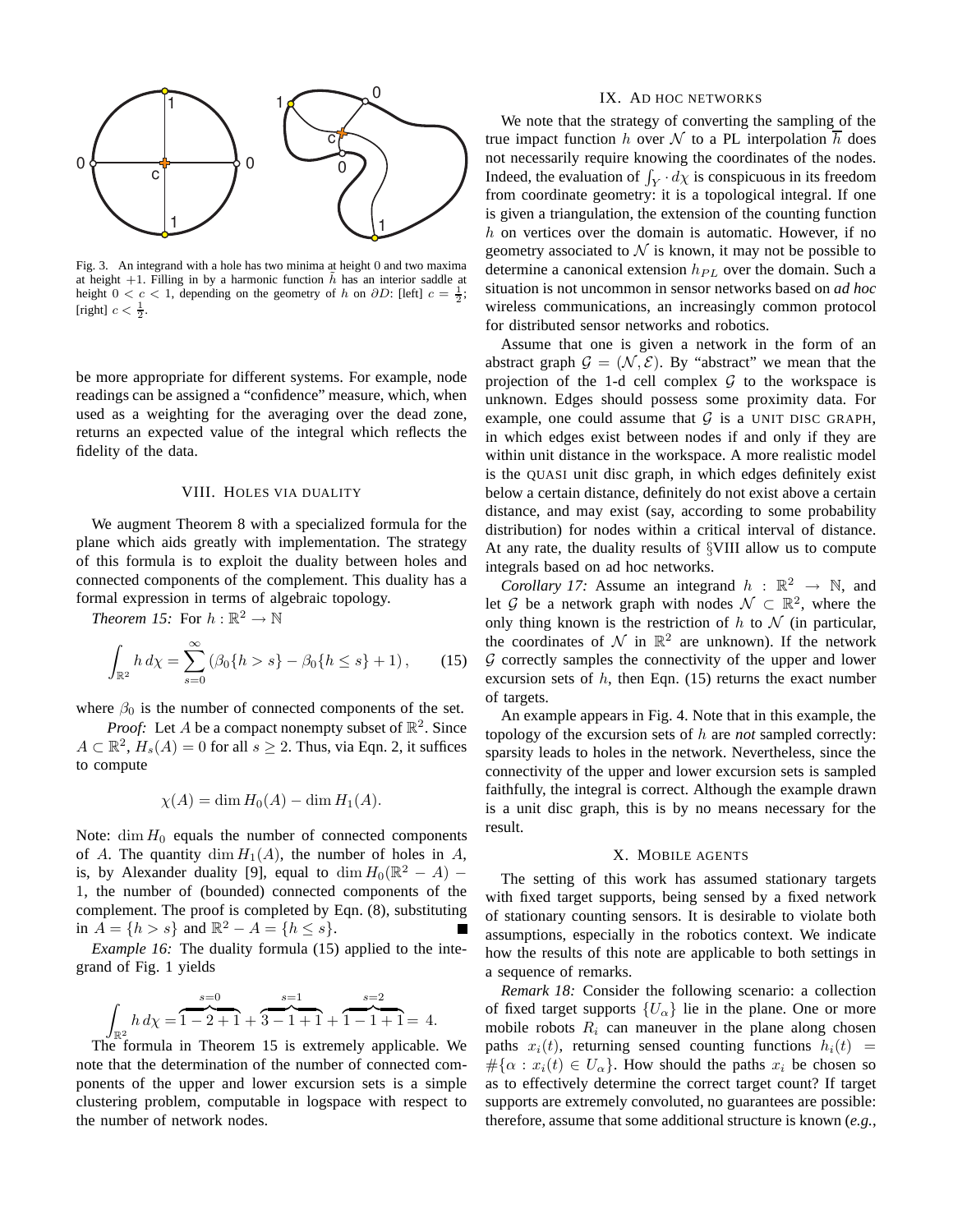

Fig. 4. A sparse sampling over an *ad hoc* network retains enough connectivity data to evaluate the integral exactly.



Fig. 5. Mobile agents determine target counts over a graph Γ. Holes with multiple maxima require further refinement (dashed lines).

an injectivity radius) giving a lower bound on how "thin" the target supports may be.

Assume that the robots initially explore the planar domain along a rectilinear graph  $\Gamma$  that tiles the domain into rectangles. If desired, one can make these rectangles have either width or height in order to guarantee that all the  $U_{\alpha}$  intersect  $\Gamma$ . Consider the sensor function  $h : \Gamma \to \mathbb{N}$ . The integral  $\int_{\Gamma} h \, d\chi$ is likely to give the wrong answer, even (especially!) for a dense Γ. Two means of getting a decent approximation are (1) use the duality formula of Eqn. (15); or (2) perform a harmonic extension over the holes of  $\Gamma$  as per §VII.

However, neither is guaranteed to give a good *a priori* approximation to the target count. How can one tell if Γ should be filled in more? The simplest criterion follows from Corollary 12. Consider a basic cycle  $\Gamma' \subset \Gamma$  in the tiling induced by Γ. If there is a single connected local maximum on  $\Gamma'$ , then (assuming that no small  $U_{\alpha}$  lies entirely within the hole) the harmonic extension over  $\Gamma'$  gives an accurate contribution to the integral.

If, on the other hand, there are multiple maximal sets on  $Γ'$ , then one must refine  $Γ$  into smaller cycles for which the criterion holds. The obvious approach is to guide the mobile sensors so as to try and connect disjoint maxima and/or disjoint minima. Fig. 5 gives the sense of the technique. We leave for future work detailing a complete algorithm and its analysis: the crucial observation is that Corollary 12 provides a stopping criterion.

*Remark 19:* One can imagine a much more complicated scenario. Consider the case where the target supports also vary (continuously) as a function of time:  $U_{\alpha}(t) \subset \mathbb{R}^2$ . However, the supports are unknown to the robots  $R_i$ , which can measure only a sampled count  $h_i(t)$ .

The problem is clearly unsolvable if there is a single, slow robot: such a sensor may never detect any (evasive) targets at all. On the other hand, if one assumes a dense network of sensors, the problem is trivial: at any fixed time, take a triangulation of the domain based on the robot positions, and compute the integral of the sensor function as per Theorem 7.

Where the problem is critically difficult is when the swarm

of sensors is not dense enough to cover the plane, but does form a connected network with holes. These holes will change temporally, emerging, bifurcating, disappearing: all the while, mobile targets can slip in and out.

In this dynamic setting, the work in §V-VII suggests a natural strategy of computing an expected value of the integral as a function of time and keeping a running average of these approximants. More sophisticated tracking of targets within holes can be accomplished by examining localized temporal discontinuities of these integrals. This is the subject of a separate report.

Our discussion of mobile agents is necessarily brief: there are many more results possible about counting mobile targets without the need of clocks at all [1]. We leave these and implementation issues for a more detailed future treatment.

# XI. NUMERICAL ISSUES

Space constraints forbid a comprehensive treatment of the topic of numerical integration with respect to Euler characteristic, a topic which seems to have been explored only in [12], and here from an integral-geometry perspective: there is much to be done. We present a few significant remarks, and leave the details for an archival work.

*Remark 20: Implementation.* We have implemented the integration formula of §VIII, Eqn. (15), for ad hoc planar networks based on a random unit disc graph: see Fig. 6. The code (written in Java and publicly available at [hidden for review]) allows the user to specify target support by drawing with the mouse. By using the obvious clustering algorithm, the code returns the quantity specified in Eqn. (15) in negligible time ( $\sim$  1s for a network of  $\sim$  100,000 nodes).

*Remark 21: Numerical errors.* Of course, the guarantee that Eqn. (15) computes the correct value of the integral depends on having sampled the connectivity of the upper and lower excursion sets correctly. No a priori knowledge of this can be assured without knowing more about the network or the target support. Unfortunately, the duality formula computes a Z-valued sum, any error in the computation is quantized. From the point of view of numerical errors, it is preferable to